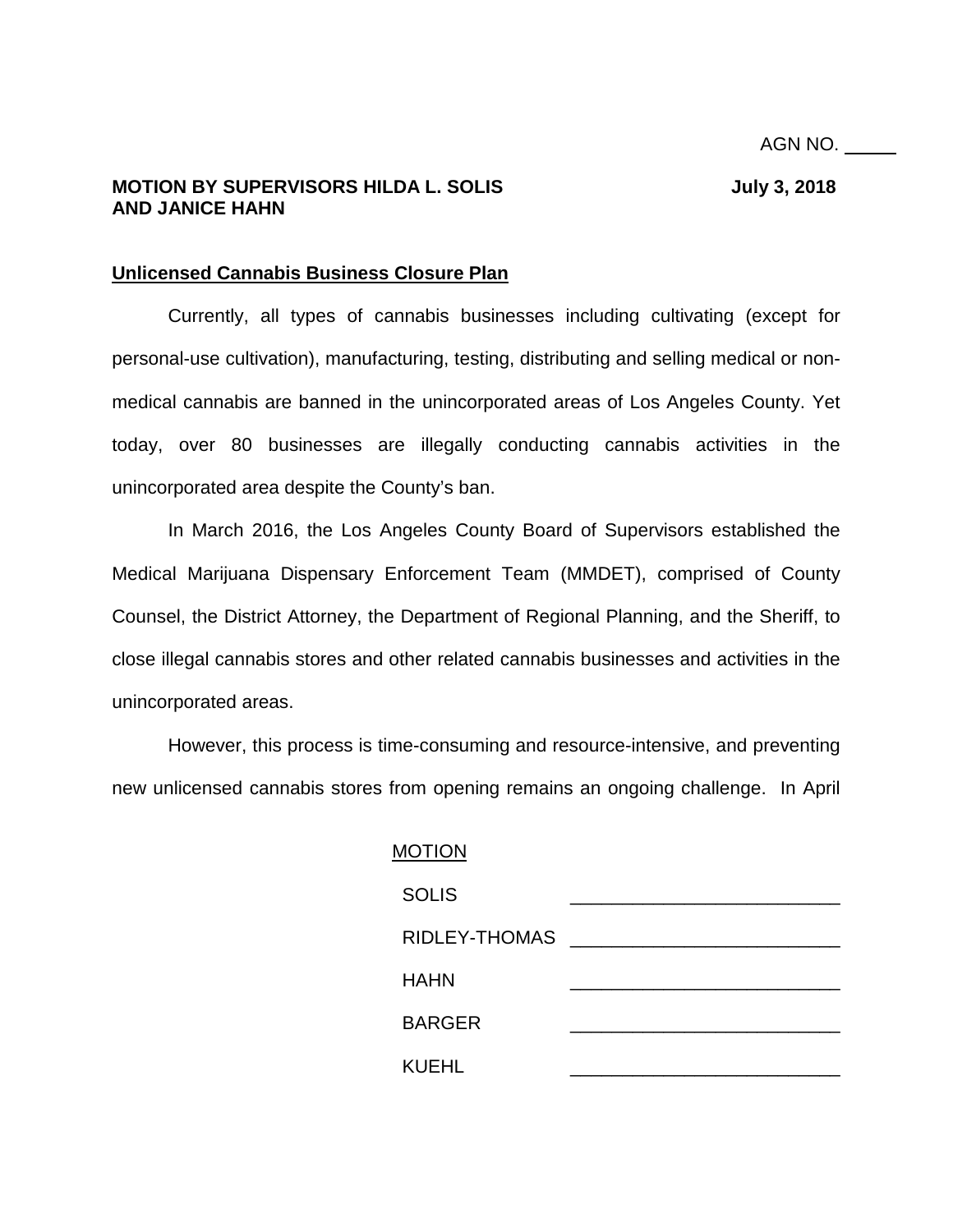2017, the MMDET estimated that approximately 75 illegal cannabis stores were operating in unincorporated areas. Six months later, 29 illegal cannabis stores were closed but 31 new stores opened during the same period. This phenomenon has been described as "whack-a-mole," because when one cannabis business is shut down, a new one quickly opens.

We recently learned that the number of unlicensed dispensaries in unincorporated areas has now grown from 75 in April 2017 to 83 in May 2018. Many of these dispensaries are concentrated in communities already disproportionately impacted by drug use, high rates of incarceration, and crime. These illegal dispensaries are sometimes operated by organized crime and contribute to increased fear and blight in communities.

A more comprehensive approach is needed to eliminate unlicensed commercial cannabis activity in unincorporated areas.

### **WE, THEREFORE, MOVE THAT THE BOARD OF SUPERVISORS:**

1. Direct the Office of Cannabis Management (OCM), in collaboration with County Counsel, the District Attorney, the Sheriff, the Treasurer and Tax Collector, the Fire Chief, the Directors of Public Health, Public Works, Regional Planning, and other partners including state agencies and local cities, to present an unlicensed cannabis business elimination plan to the Board in 90 days and include, at a minimum, the following strategies identified in the OCM's report received by the Board on June 19, 2018: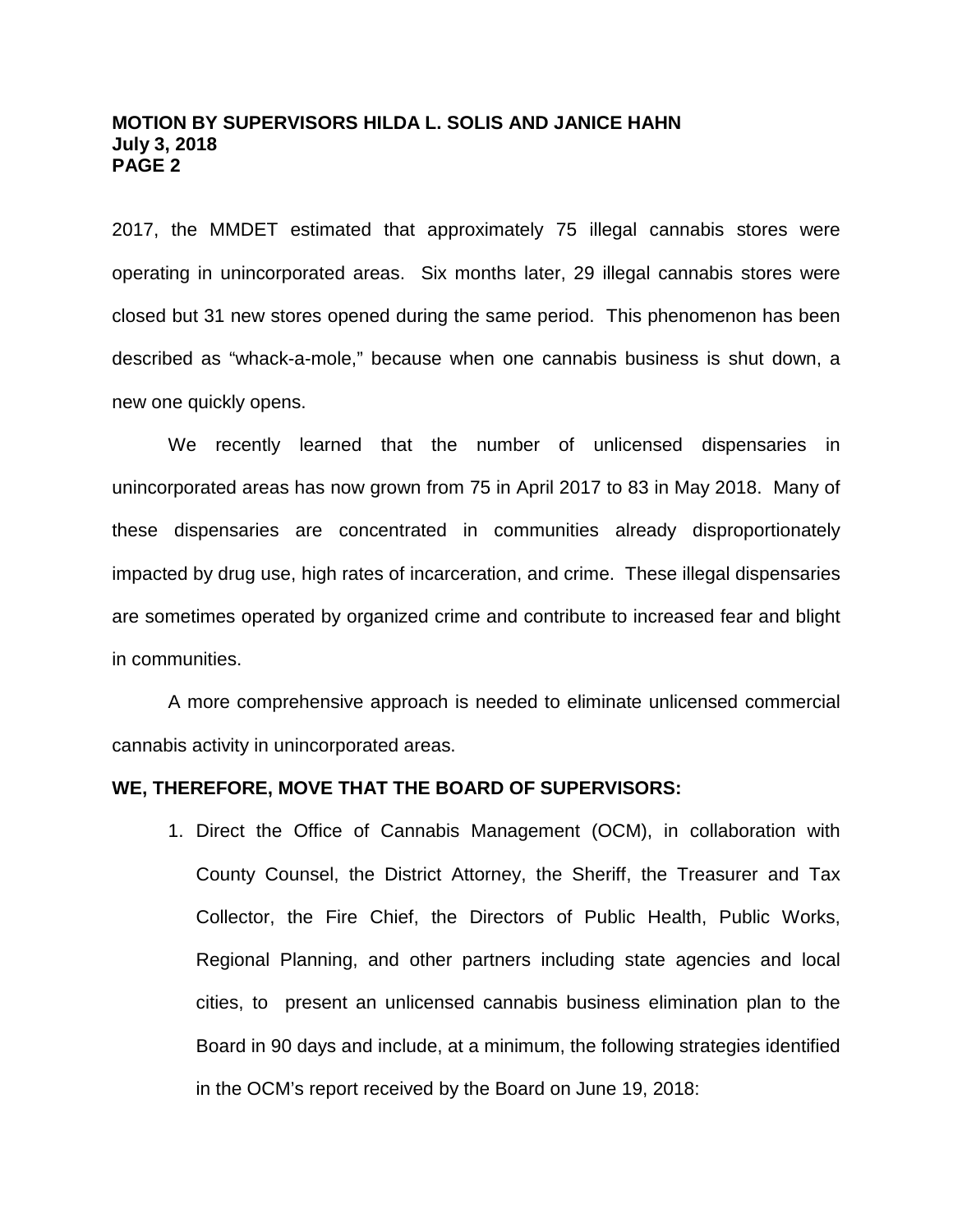- a. Public education and outreach to educate the public on how to determine whether a cannabis business is licensed and how to report unlicensed cannabis businesses. This strategy shall include:
	- i. Establishing a universal emblem placard identifying permitted cannabis stores, promoting awareness of the universal emblem as a way for consumers to distinguish between licensed and unlicensed cannabis retail stores, and educating consumers on the potential harms of purchasing from an unlicensed store.
	- ii. Exploring the feasibility of posting warning signage at or near unlicensed cannabis stores to alert consumers that the business is not licensed.
	- iii. Conducting outreach to employees of cannabis businesses to inform them of the potential risks of working for an unlicensed cannabis business, in collaboration with County departments and other local partners.
	- iv. Conducting outreach to commercial and industrial property owners, chambers of commerce, and real estate industry associations to raise awareness of the potential legal and financial risks of leasing space to an unlicensed cannabis business.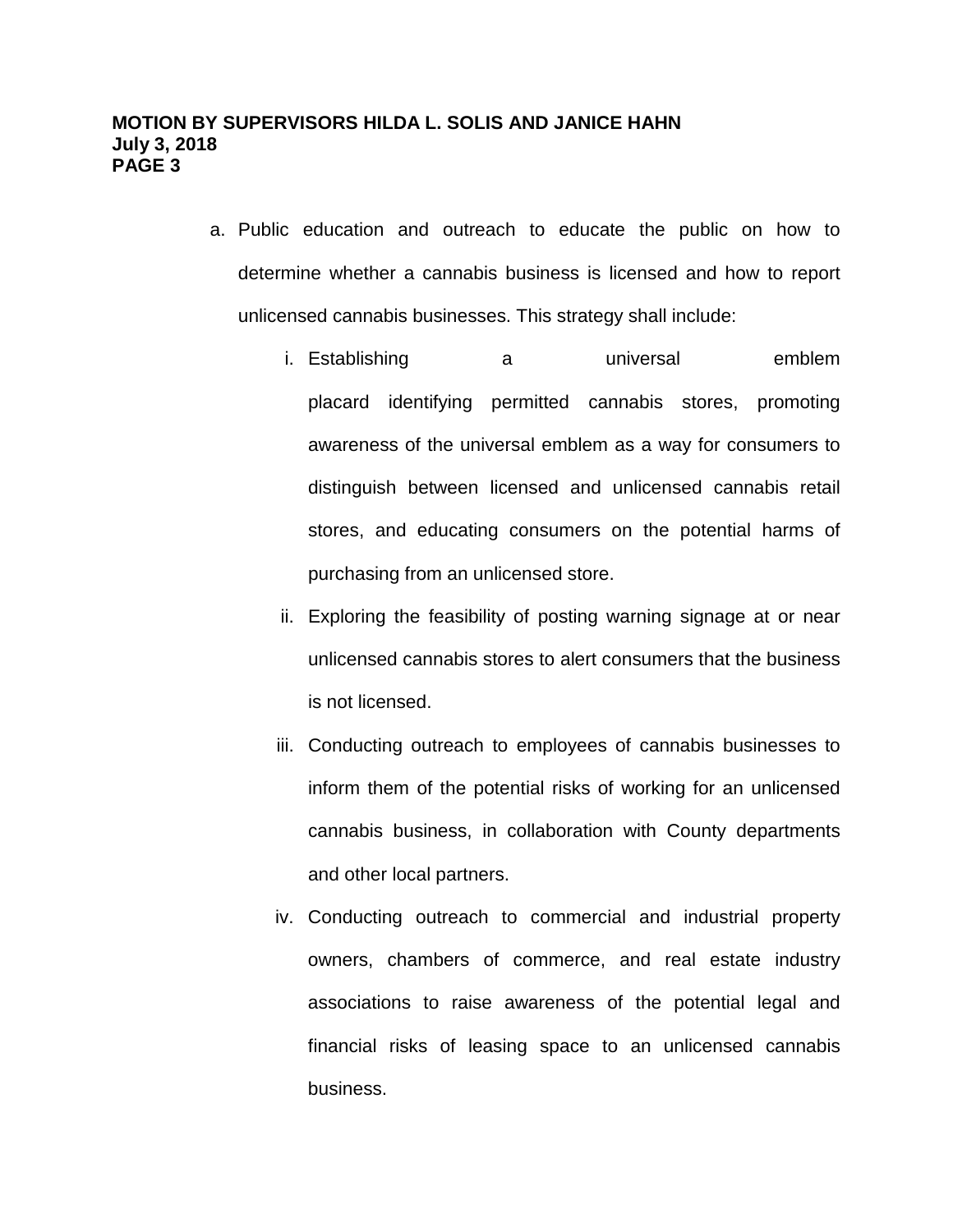- v. Conducting multilingual, culturally competent outreach to community groups to educate residents on how they can report unlicensed cannabis businesses in their neighborhoods.
- vi. Exploring adding the feasibility of adding a function to "The Works" smartphone application to facilitate the reporting of unlicensed cannabis businesses and hotline.
- b. Enhanced direct enforcement against unlicensed businesses with new tactics. Including:
	- i. Exploring the feasibility of establishing a procedure to disconnect utilities at unlicensed cannabis businesses, particularly those with safety hazards and those that are engaged in utility theft.
	- ii. Exploring the feasibility of establishing an administrative process to allow physical locking and sealing of premises housing unlicensed cannabis businesses that would not be eligible for licensing, pursuant to Los Angeles County Code (County Code) section 7.04.380.A.
	- iii. Amending the County Code to increase civil penalties per day for unlicensed cannabis businesses, pursuant to the Business and Professions Code section 26038.
	- iv. Exploring the feasibility of creating a multi-department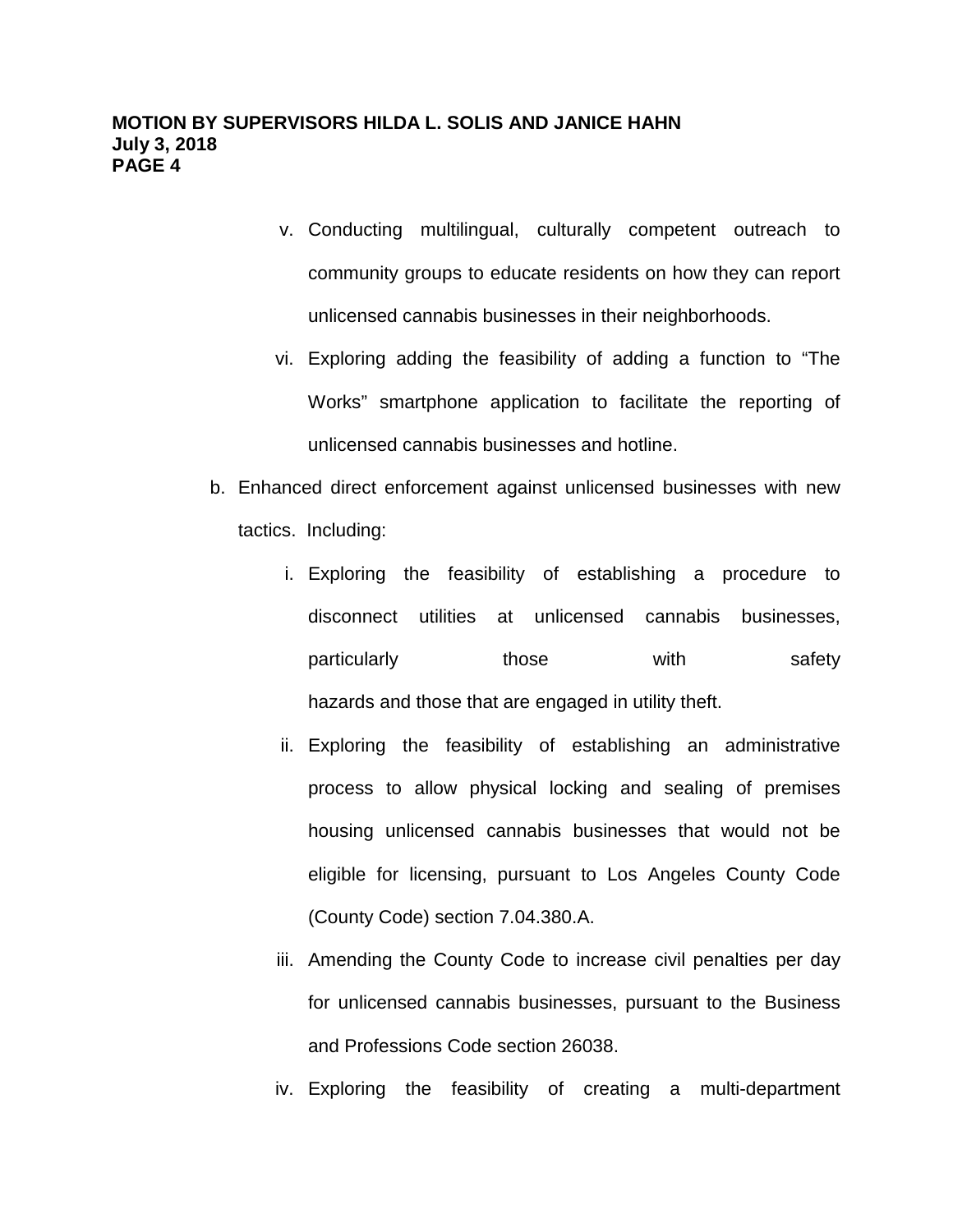inspection and enforcement team specifically for cannabis businesses, similar to the County's Nuisance Abatement Team (NAT.)

- v. Developing criteria to prioritize new and existing enforcement cases based on the severity and urgency of the complaint including over population of illegal businesses in specific census tracts.
- c. Legislative advocacy. Including:
	- i. Advocating for the State to adopt and strictly enforce regulations or laws prohibiting advertising of unlicensed cannabis businesses, including online platforms.
	- ii. Exploring the feasibility of establishing a dedicated court department or judge to expedite processing of civil cases against unlicensed cannabis businesses.
	- iii. Advocating for State funding and other resources to support enforcement against unlicensed cannabis businesses and consumer education efforts.
- d. Strategic partnerships between County departments and other agencies involved in cannabis regulation. Including:
	- i. Establishing a unified database of enforcement cases against unlicensed cannabis businesses in the County's unincorporated